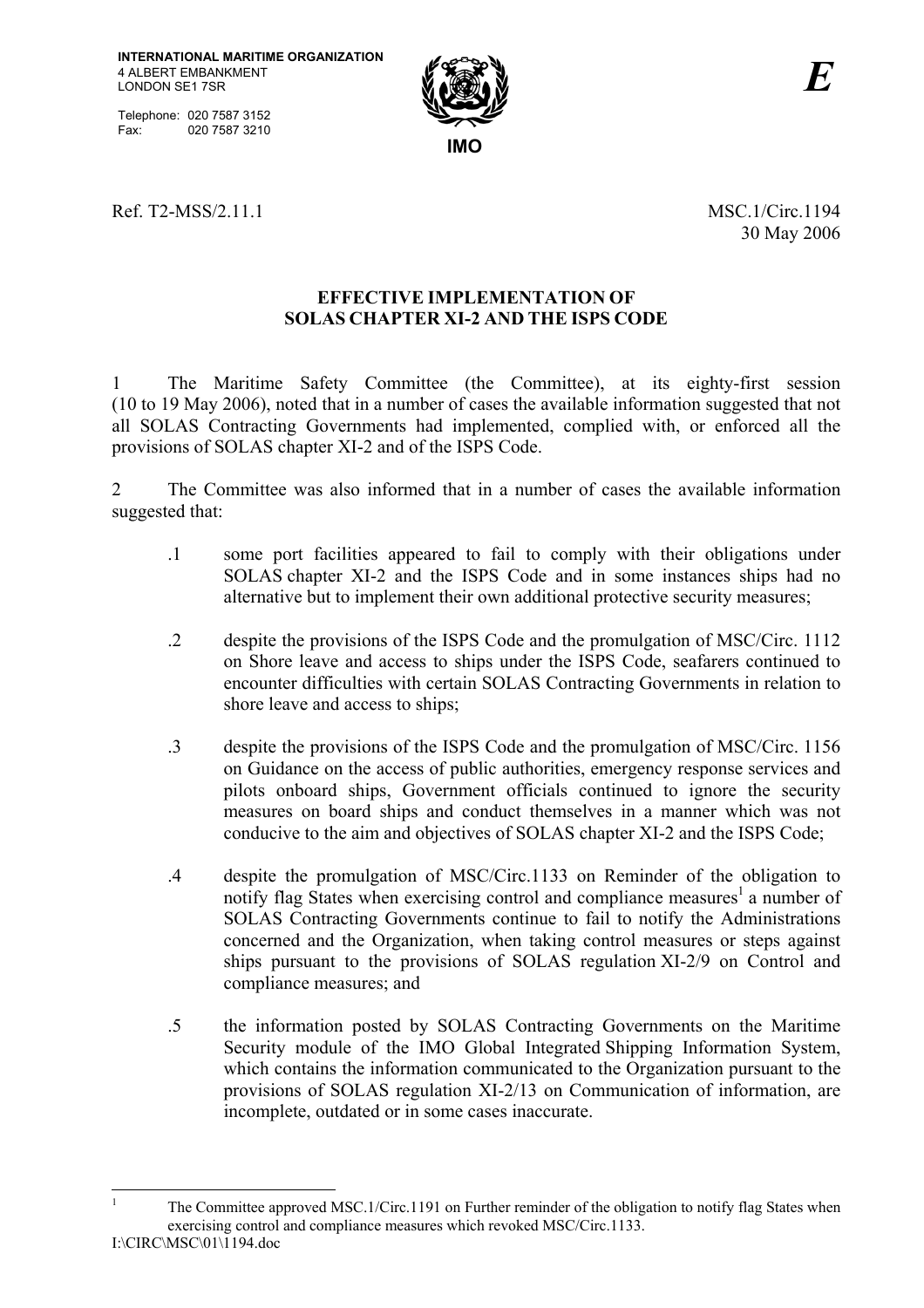3 The Committee agreed that the enhancement of security throughout the international maritime transport sector was a collective effort and required the active and diligent participation of all SOLAS Contracting Governments and of all parties concerned.

4 Companies are invited to make available on board the ships they operate copies of the present circular and to make them Government officials and to port facility security officers for their information.

5 The Committee reiterated and stressed the need for a rigorous and effective implementation of, compliance with, and enforcement of, the provisions of SOLAS chapter XI-2 and of the ISPS Code by all SOLAS Contracting Governments and all parties concerned.

6 In an effort to assist SOLAS Contracting Governments to improve the current level of implementation of SOLAS chapter XI-2 and the ISPS Code and to enhance the effectiveness of the security measures in place, the Committee approved the Guidance on basic elements of national oversight programmes for SOLAS chapter XI-2 and the ISPS Code (the Guidance) set out at annex.

7 SOLAS Contracting Governments seeking assistance for making tangible improvements to the way in which they implement, comply with, and enforce the provisions of SOLAS chapter XI-2 and the ISPS Code should consider approaching the Organization.

8 SOLAS Contracting Governments, international organizations and non-governmental organizations with consultative status which encounter difficulties or identify apparent inadequacies in the implementation of, compliance with, and enforcement of the provisions of SOLAS chapter XI-2 and the ISPS Code should bring, at the earliest opportunity, relevant details to the attention of the Committee for consideration of action to be taken.

\*\*\*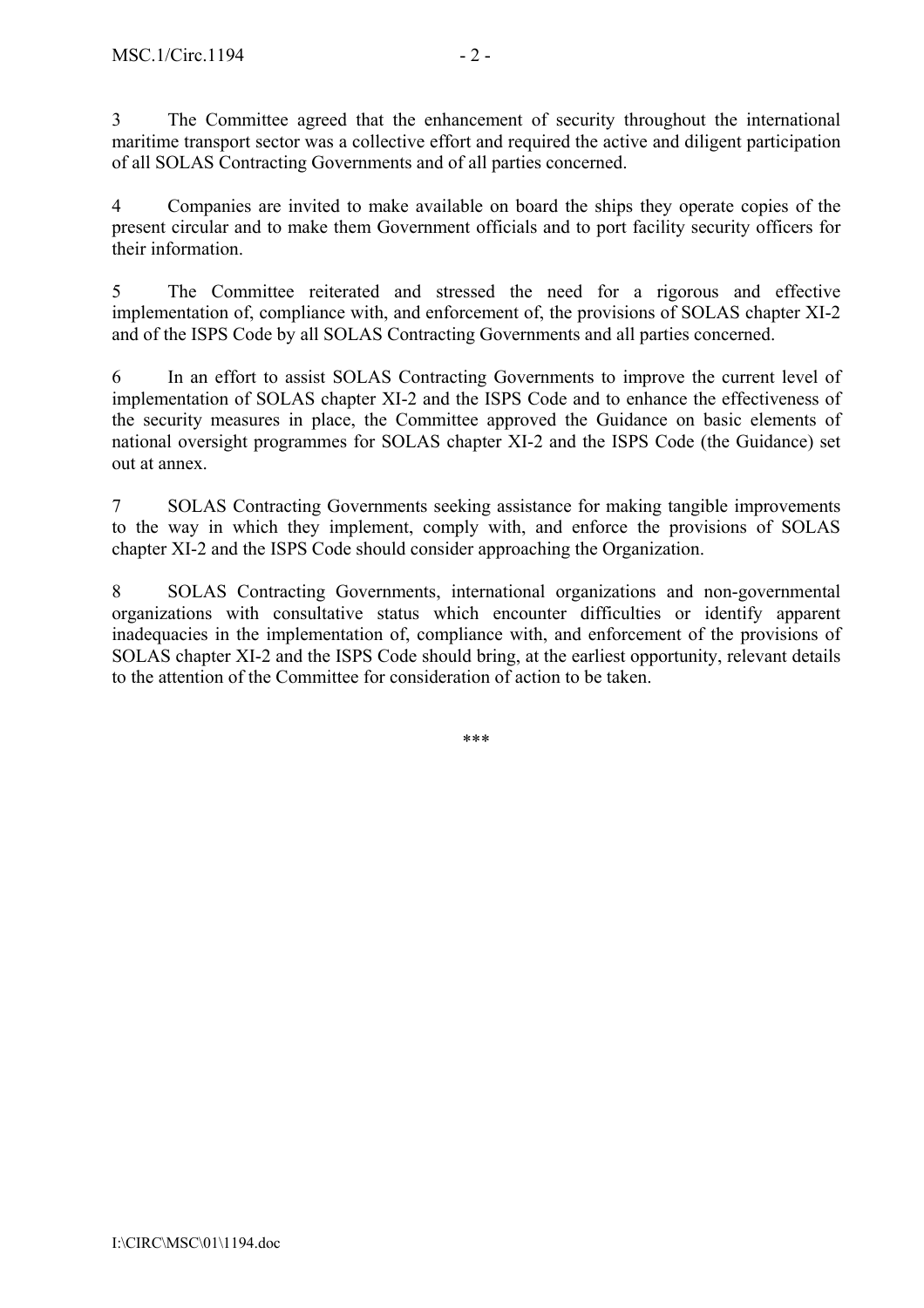#### **ANNEX**

### **GUIDANCE ON BASIC ELEMENTS OF NATIONAL OVERSIGHT PROGRAMMES FOR SOLAS CHAPTER XI-2 AND THE ISPS CODE**

1 SOLAS Contracting Governments are urged to review, in the light of the experience gained, the adequacy and effectiveness of their national legislation and the administrative and other provisions and programmes which they have put in place to give full and complete effect to the provisions of SOLAS chapter XI-2 and the ISPS Code as required by SOLAS article I(2).

2 SOLAS Contracting Governments are urged to establish, if they have not yet done so, as a matter of priority, appropriate national oversight programmes which aim at:

- .1 ensuring that they meet their obligations under SOLAS chapter XI-2 and the ISPS Code;
- .2 verifying that port facilities located within their territories meet their obligations under SOLAS chapter XI-2 and the ISPS Code and their approved port facility security plans;
- .3 verifying that the port facility security plans they have approved contain provisions which facilitate shore leave for seafarers and access of legitimate visitors and of seafarers to and from ships;
- .4 verifying that ships entitled to fly their flag meet their obligations under SOLAS chapter XI-2 and the ISPS Code and their approved ship security plans;
- .5 ensuring that their officials conduct themselves in a manner which is conducive to the aims and objectives of SOLAS chapter XI-2 and the ISPS Code; and
- .6 promptly identifying any non-conformities and initiating and implementing appropriate corrective actions.

3 The Organization has adopted various performance standards, interim schemes, guidance, guidelines, directives and interpretations relating to SOLAS chapter XI-2 and the ISPS Code which are listed in the Appendix which should be taken into account in the implementation of. compliance with, and enforcement of the provisions of SOLAS chapter XI-2 and the ISPS Code.

4 SOLAS Contracting Governments should consider conducting, at regular intervals, self-assessments using the Guidance on voluntary self-assessment by SOLAS Contracting Governments and by port facilities and the Guidance on voluntary self-assessment by Administrations and for ship security approved by the Committee and made available under cover of MSC.1/Circ.1192 and MSC.1/Circ.1193, respectively.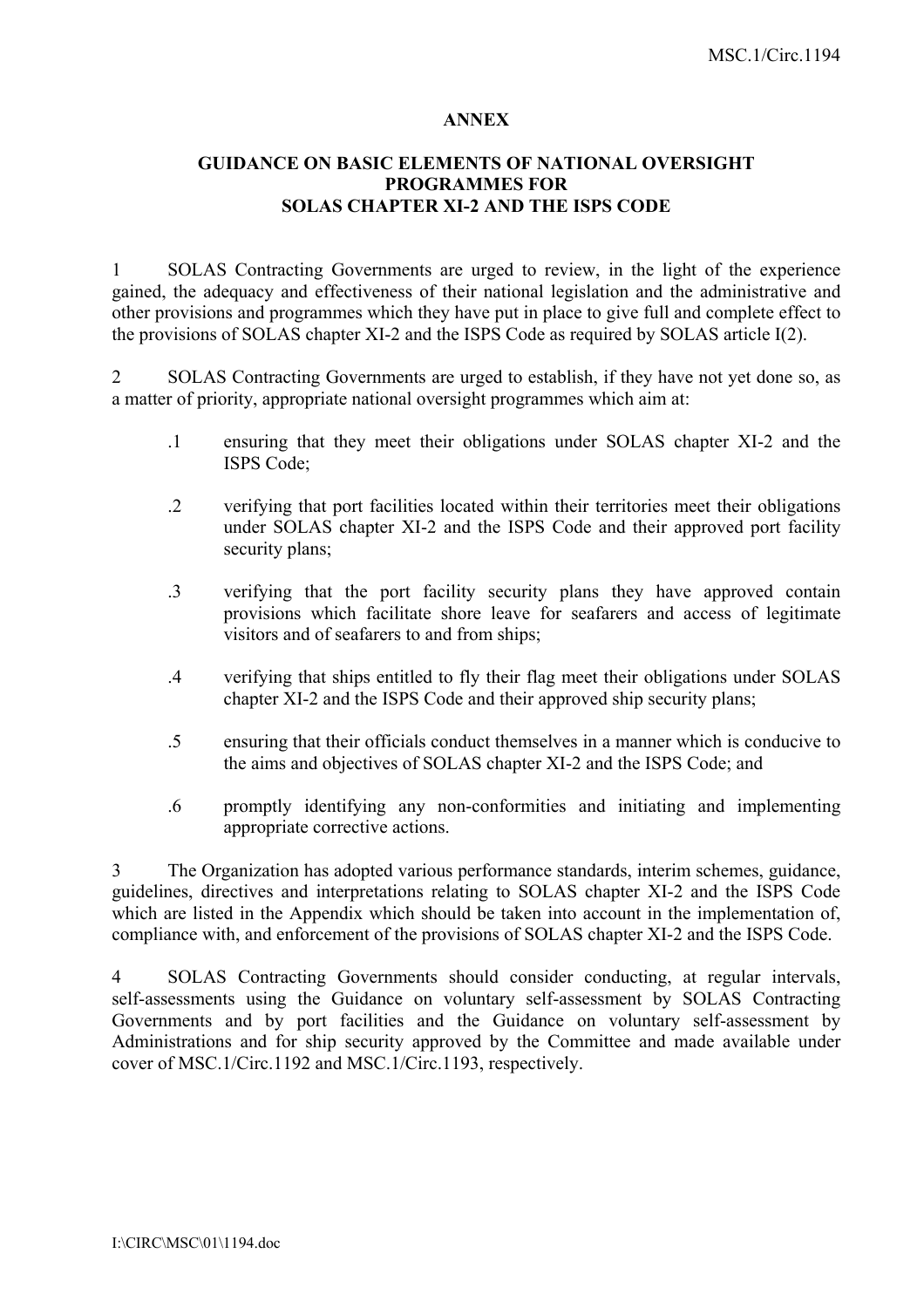## **Appendix**

### **SPECIAL MEASURES TO ENHANCE MARITIME SECURITY RELATED MATERIAL**

### **Assembly resolutions**

| Resolution A.955(23)    | Amendments to the Principles on<br>Manning<br>Safe<br>(Resolution A.890(21))                                                                               |
|-------------------------|------------------------------------------------------------------------------------------------------------------------------------------------------------|
| Resolution A.956 $(23)$ | Amendments to the Guidelines for the onboard operational use of<br>automatic identification<br>(AIS)<br>borne<br>ship<br>systems<br>(Resolution A.917(22)) |
| Resolution A.959 $(23)$ | Format and guidelines for the maintenance of the Continuous<br>Synopsis Record (CSR)                                                                       |

### **MSC Resolutions**

| Resolution MSC.136(76) | Performance standards for a ship security alert system                                                                                                                            |
|------------------------|-----------------------------------------------------------------------------------------------------------------------------------------------------------------------------------|
| Resolution MSC.147(77) | Adoption of the Revised performance standards for a ship security<br>alert system                                                                                                 |
| Resolution MSC.159(78) | Interim guidance on control and compliance measures to enhance<br>maritime security                                                                                               |
| Resolution MSC.196(80) | Adoption of amendments to the International Code for the Security<br>of Ships and of Port Facilities (International Ship and Port Facility<br>Security (ISPS) $Code$ <sup>1</sup> |
| Resolution MSC.198(80) | Adoption of amendments to the Formant and Guidelines for the<br>Maintenance of the Continuous Synopsis Record (CSR)<br>(Resolution A.959(23)) <sup>1</sup>                        |
| Resolution MSC.203(81) | Adoption of amendments to the International Convention on<br>Standards of Training, Certification and Watchkeeping<br>for<br>Seafarers (STCW), 1978, as amended <sup>2</sup>      |
| Resolution MSC.209(81) | Adoption of amendments to the Seafarers' Training, Certification<br>and Watchkeeping (STCW) Code <sup>2</sup>                                                                     |

 $\frac{1}{1}$  Resolution MSC.194(80) on Adoption of amendments to the International Convention for the Safety of Life at Sea, 1974 as amended relates to the amendments.<br>Pequirements for the issue of certificates of proficient

Requirements for the issue of certificates of proficiency for ship security officers.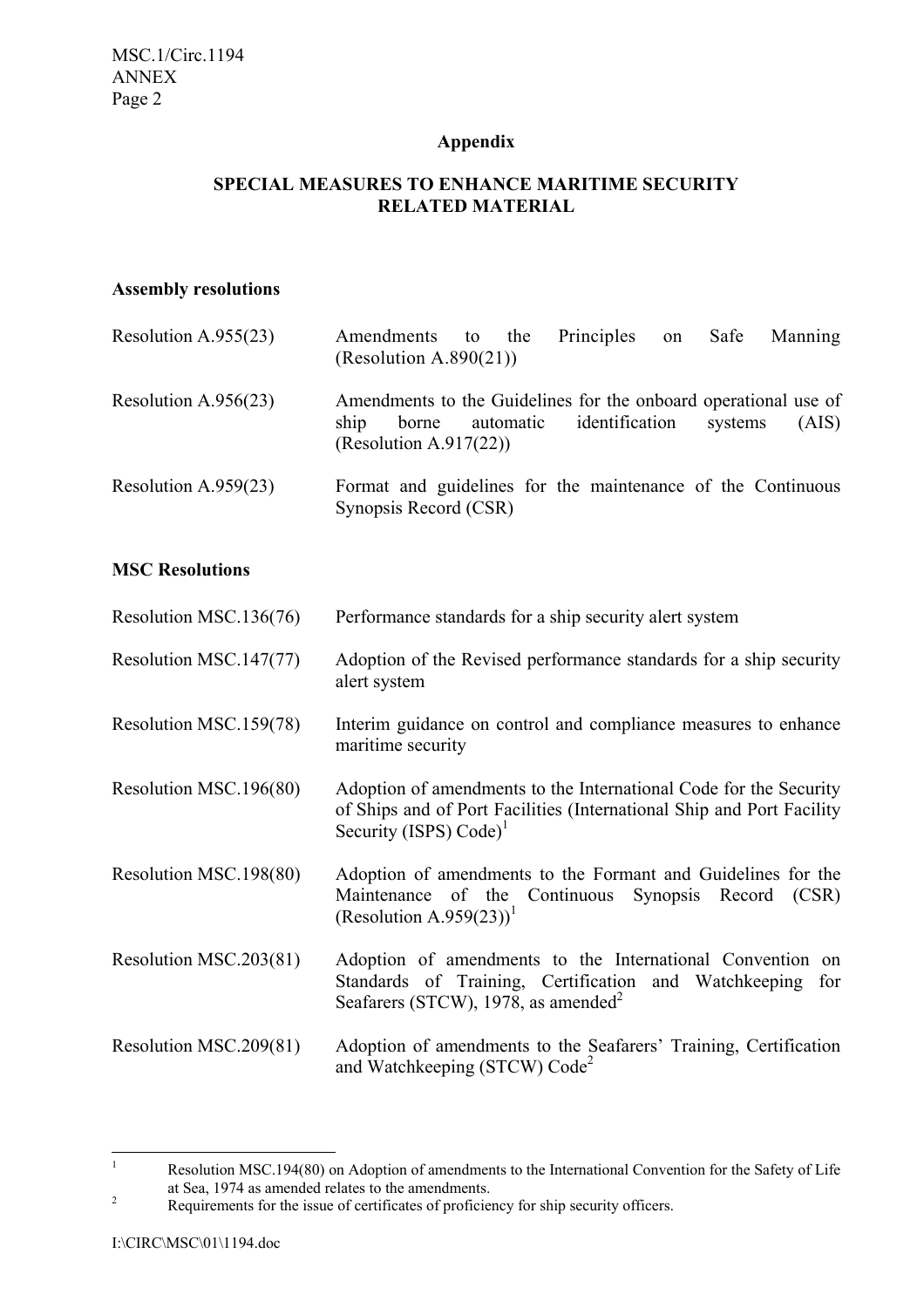### **MSC Circulars**

| MSC/Circ.1067       | Early implementation of the special measures to enhance maritime<br>security                                                                                                            |
|---------------------|-----------------------------------------------------------------------------------------------------------------------------------------------------------------------------------------|
| MSC/Circ.1072       | Guidance on provision of ship security alert systems                                                                                                                                    |
| MSC/Circ.1073       | Directives for Maritime Rescue Co-ordination Centres (MRCCs)<br>on acts of violence against ships                                                                                       |
| MSC/Circ.1074       | Interim Guidelines for the authorization of RSOs acting on behalf<br>of the Administration and/or Designated Authority of a Contracting<br>Government                                   |
| MSC/Circ.1097       | Guidelines for the implementation of SOLAS chapter XI-2 and the<br><b>ISPS Code</b>                                                                                                     |
| MSC/Circ.1104       | Implementation of SOLAS chapter XI-2 and the ISPS Code                                                                                                                                  |
| MSC/Circ.1106       | Implementation of SOLAS chapter XI-2 and the ISPS Code to port<br>facilities                                                                                                            |
| MSC/Circ.1109/Rev.1 | False security alerts and distress/security double alerts                                                                                                                               |
| MSC/Circ.1110       | Matters related to SOLAS regulations XI-2/6 and XI-2/7                                                                                                                                  |
| MSC/Circ.1111       | Guidance relating to the implementation of SOLAS chapter XI-2<br>and the ISPS Code                                                                                                      |
| MSC/Circ.1112       | Shore leave and access to ships under the ISPS Code                                                                                                                                     |
| MSC/Circ.1113       | Guidance to port State control officers on the non-security related<br>elements of the 2002 SOLAS amendments                                                                            |
| MSC/Circ.1130       | Guidance to masters, Companies and duly authorized officers on<br>the requirements relating to the submission of security-related<br>information prior to the entry of a ship into port |
| MSC/Circ.1132       | Guidance relating to the implementation of SOLAS chapter XI-2<br>and of the ISPS Code                                                                                                   |
| MSC/Circ.1154       | Guidelines on training and certification for company security<br>officers                                                                                                               |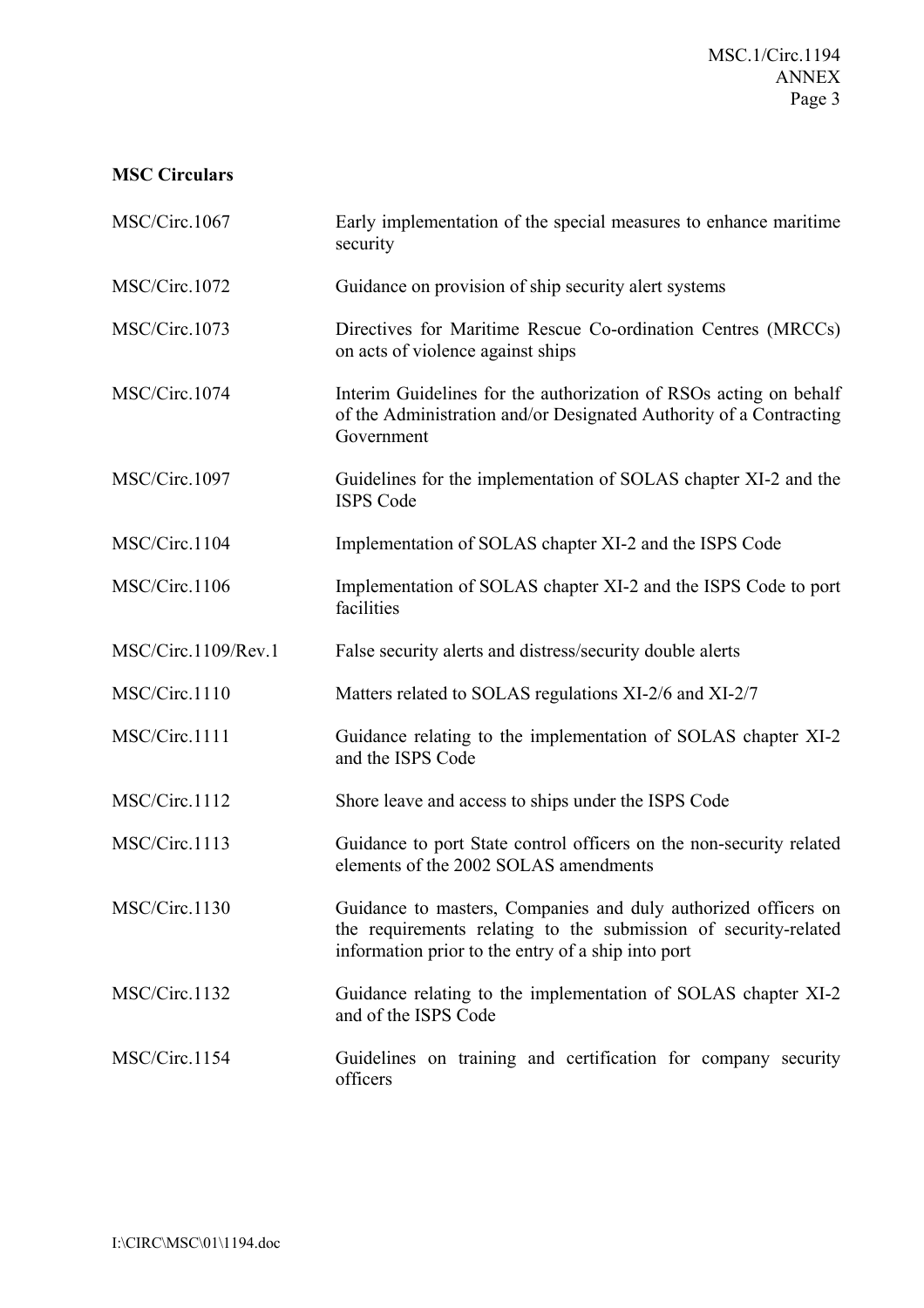| MSC.1/Circ.1194<br><b>ANNEX</b><br>Page 4 |                                                                                                                                                              |
|-------------------------------------------|--------------------------------------------------------------------------------------------------------------------------------------------------------------|
| MSC/Circ.1155                             | Guidance on the message priority and the testing of ship security<br>alert systems                                                                           |
| MSC/Circ.1156                             | Guidance on the access of public authorities, emergency response<br>services and pilots onboard ships to which SOLAS chapter XI-2<br>and the ISPS Code apply |
| MSC/Circ.1157                             | Interim scheme for the compliance of certain cargo ships with the<br>special measures to enhance maritime security                                           |
| MSC.1/Circ.1188                           | Guidelines on training and certification for port facility security<br>officers                                                                              |
| MSC.1/Circ.1189                           | Guidance on the provision of information for identifying ships<br>when transmitting ship security alerts                                                     |
| MSC.1/Circ.1190                           | Interim scheme for the compliance of special purpose ships with<br>the special measures to enhance maritime security                                         |
| MSC.1/Circ.1191                           | Further reminder of the obligation to notify flag States when<br>exercising control and compliance measures                                                  |
| MSC.1/Circ.1192                           | Guidance on voluntary self-assessment by SOLAS Contracting<br>Governments and by port facilities                                                             |
| MSC.1/Circ.1193                           | Guidance on voluntary self-assessment by Administrations and for<br>ship security                                                                            |
| MSC.1/Circ.1194                           | Effective implementation of SOLAS chapter XI-2 and the<br><b>ISPS Code</b>                                                                                   |
| <b>STCW.6 Circulars</b>                   |                                                                                                                                                              |
| STCW.6/Circ.9                             | Amendments to Part B of the Seafarers' Training, Certification and<br>Watchkeeping (STCW) Code <sup>2, 3</sup>                                               |
| <b>Model Courses</b>                      |                                                                                                                                                              |
| IMO Model Course 3.19                     | Ship Security Officer                                                                                                                                        |
| IMO Model Course 3.20                     | Company Security Officer                                                                                                                                     |
| <b>IMO Model Course 3.21</b>              | Port Facility Security Officer                                                                                                                               |

3

Related to resolutions MSC.203(81) and MSC.209(81).